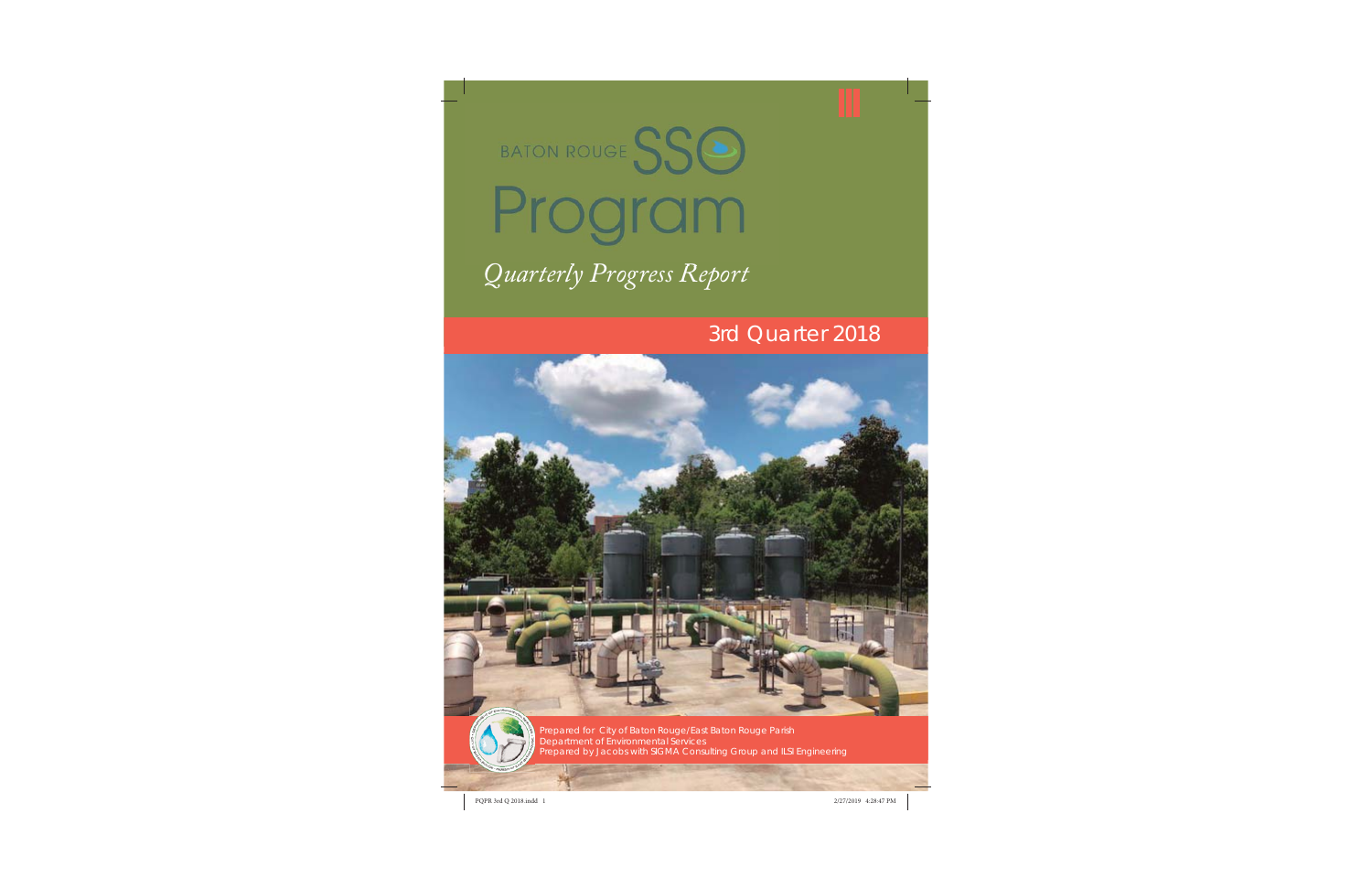



**City of Baton Rouge/East Baton Rouge Parish Department of Environmental Services (DES) attends CMOM 2018**

The infrastructure built or rehabilitated because of the SSO Program will facilitate the City/Parish meeting the requirements of the Consent Decree, which necessitates the City/Parish to reduce SSOs and come into compliance with wastewater permit limits.

To be able to best maintain the newly built and rehabilitated infrastructure, Department of Environmental Services (DES) and SSO Program leadership attended a two-day workshop presented by the United States Environmental Protection Agency (EPA) on Capacity, Management, Operation, & Maintenance (CMOM) of wastewater systems. The purpose of implementing a CMOM program is to most effectively use and maintain a wastewater system – this include applying processes and procedures, conducting regular maintenance on aging or damage elements of the system, and increasing capacity as necessary.

The workshop, which occurred in August 2018, allowed regulating agencies and municipalities to share best practices of CMOM programs. It brought together over 800 attendees from a variety of perspectives, including not only municipalities and



regulatory agencies but also engineers, wastewater operators, management, and consultants. Some of the highlights of the workshop included discussing the national water pipeline infrastructure database, prioritizing basins within a system, asset management, staffing for wastewater systems especially during natural disasters, using multisensors to identify system needs in real time, and how to minimize the deposition of fats, oils, and grease (FOG) in sewers. Sharing best practices and lessons learned amongst the various represented municipalities and utilities across Texas and Louisiana resulted

For more information about DES and the SSO Program, visit www.brla.gov/des.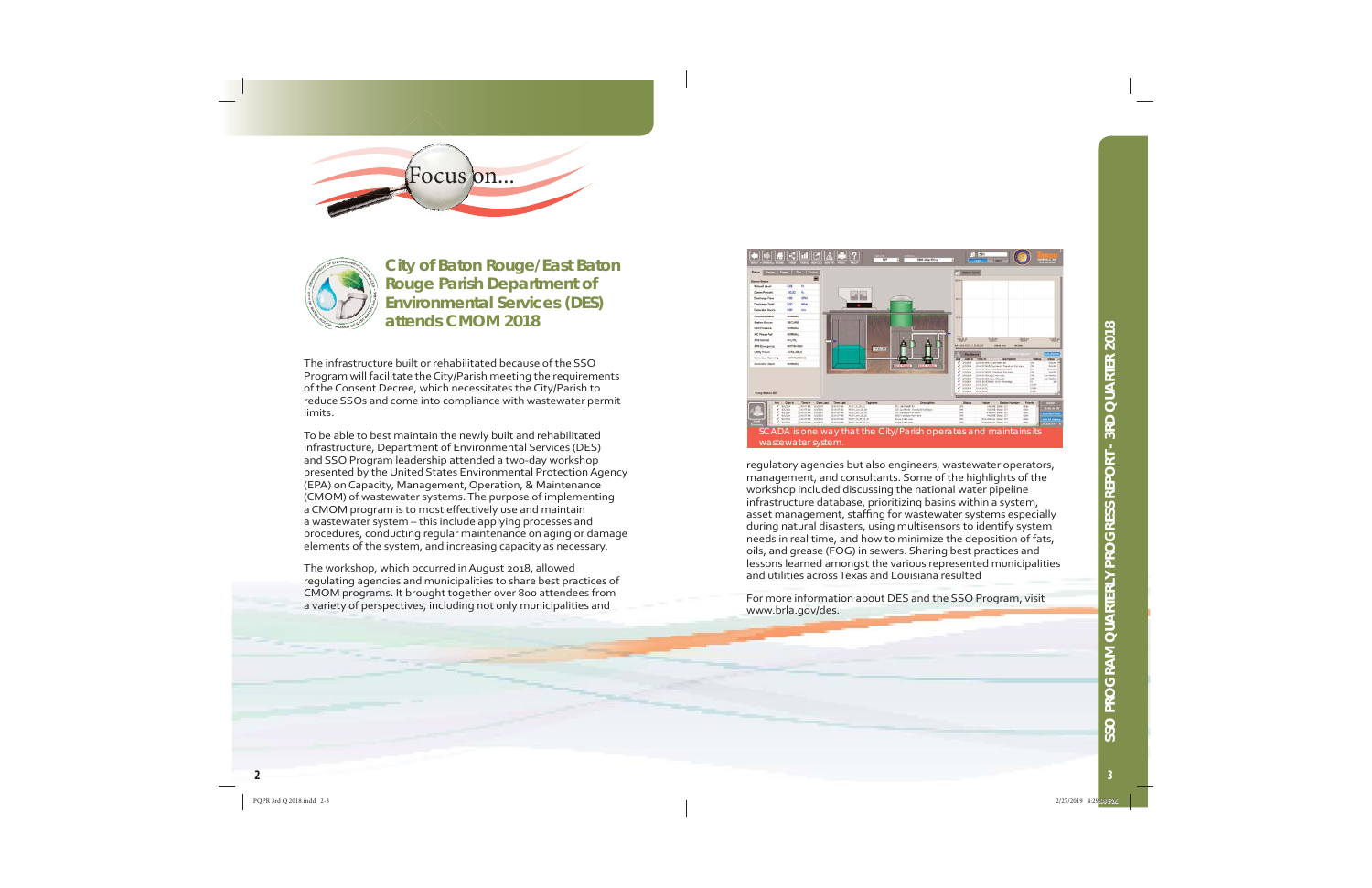### ACTIVE PROJECTS

| # | <b>Project Name</b>                                       | <b>Type</b> | DES <sub>#</sub>            | <b>Design</b><br><b>Consultant</b> | <b>Const</b><br><b>Contractor</b> | <b>Total Const</b><br><b>Contract</b> | <b>Start</b>             | <b>Advertise</b><br>for Bids | <b>Ant. Function-</b><br>ally Complete |
|---|-----------------------------------------------------------|-------------|-----------------------------|------------------------------------|-----------------------------------|---------------------------------------|--------------------------|------------------------------|----------------------------------------|
| 1 | Flannery Rd-Florida Blvd Area<br>Rehab (Ph 2)             | Rehab       | 14-AR-MS-0034               | Rehab Program<br>Team              | Allen & LeBlanc                   | \$3,796,137                           | 6/30/2014 1/20/2017      |                              | 10/21/2018                             |
| 2 | NWWTP Standby Generator                                   |             | Master Plan  13-TP-MS-045E  | <b>CDM Smith</b>                   | <b>State Contract</b>             | \$2,000,000                           | 1/0/1900                 | 1/0/1900                     | 10/30/2018                             |
| 3 | Lovett Rd-Greenwell Springs<br>Rd SAU                     | Capacity    | 10-FM-MS-0049               | SJB/Owen & White                   | Grady Crawford                    | \$13,755,721                          | 5/3/2010                 | 8/26/2016                    | 11/3/2018                              |
| 4 | <b>INWWTP Odor Control &amp; So-</b><br>dium Hypochlorite |             | Master Plan  13-TP-MS-047A  | <b>CDM Smith</b>                   | M. R. Pittman                     | \$9,990,000                           | $\overline{\phantom{a}}$ | 12/23/2016                   | 10/15/2018                             |
| 5 | Florida Blvd PSs Improvements Capacity                    |             | 11-PS-MS-0003               | Brown & Caldwell                   | Wharton-Smith, Inc.               | \$19,996,246                          | 1/28/2011                | 7/15/2016                    | 12/28/2018                             |
| 6 | Multiple PSs-Prescott Rd-<br>Greenwell Springs Rd         | Capacity    | 11-PS-MS-0034               | <b>MWH</b>                         | <b>McInnis Bros. Const</b>        | \$7,532,009                           |                          | 9/19/2011 10/28/2016         | 12/10/2018                             |
| 7 | NWWTP Pretreatment & Grit<br>Removal Rehab                |             | Master Plan   13-TP-MS-047D | <b>CDM Smith</b>                   | <b>WSI</b>                        | \$7,142,771                           | $\overline{\phantom{a}}$ | 4/14/2017                    | 12/10/2018                             |
| 8 | <b>SCADA Master Plan</b>                                  |             | Master Plan  12-PS-MS-0021  | Prog. Mgmt Team                    | Tesco Controls, Inc.              | \$17,347,171                          | 5/13/2013                | 6/8/2012                     | 11/30/2018                             |
| 9 | <b>NWWTP General Electrical</b>                           |             | Master Plan   13-TP-MS-047B | <b>CDM Smith</b>                   | E. P. Breaux                      | \$10,088,730                          | $\overline{\phantom{a}}$ | 2/24/2017                    | 12/15/2018                             |
|   | <b>INWWTP Plantwide &amp; Master</b><br>10 SCADA          |             | Master Plan   13-TP-MS-047C | <b>CDM Smith</b>                   | QDS                               | \$2,290,000                           | $\overline{\phantom{a}}$ |                              | 12/20/2018                             |
|   | 10 Total Projects Under Const.                            |             |                             |                                    |                                   | \$93,938,785                          |                          |                              |                                        |

 $\overline{\phantom{0}}$ 

**4**

**SSO PROGRAM QUARTERLY PROGRESS REPORT - 3RD QUARTER 2018**

SSO PROGRAM QUARTERLY PROGRESS REPORT - 3RD QUARTER 2018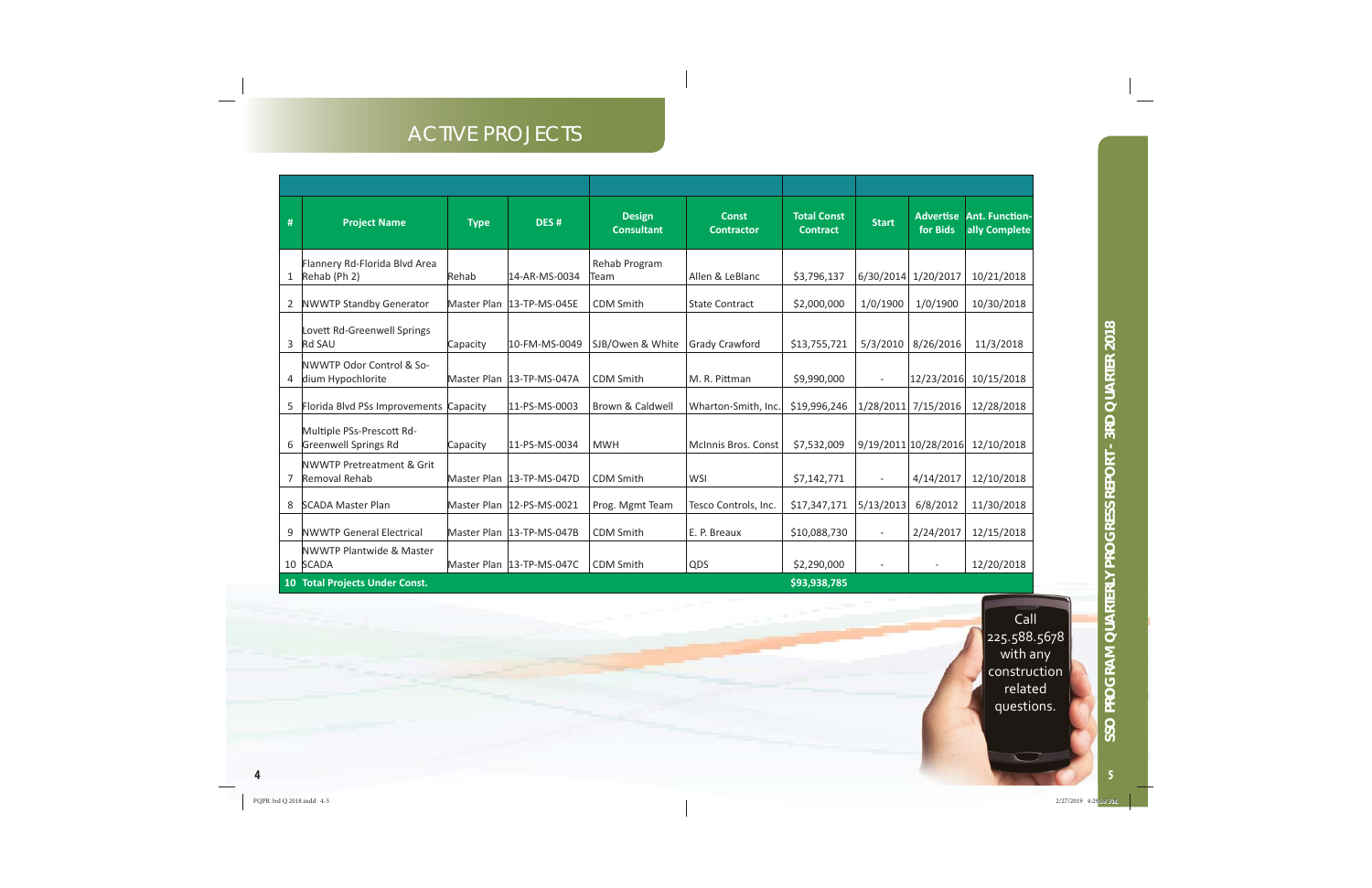### **COMPLETED PROJECTS**

#### **Completed Projects**

105 Program projects have been completed for a construction value of over \$1.1 billion, reducing SSOs across the City/Parish. This means that 99% of projects are either completed or under construction.

The map at right shows completed projects in blue and remaining project work in red. As the projects reach completion, the remaining work will result in a functional reduction of SSOs.

Upon completion on the SSO Program's 115 projects, the system will:

- have more than 500 pump stations in operation to pump wastewater to  $\bullet$ treatment plants
- have two wastewater treatment plants to treat wastewater so that it may  $\bullet$ safely be reintroduced to the water system
- have nearly 2,000 miles of separate gravity and pressure sewer systems
- have more than 28,000 inspected and rehabilitated manholes
- have ground storage facilities to store 120 million gallons of wastewater  $\bullet$ awaiting processing
- feature odor control buffers and systems to reduce smells  $\bullet$
- feature improved aesthetics of sewer infrastructure through new fencing
- have a standby power system at all pump station sites
- have a computerized monitoring system (Supervisory Control and Data Acquisition - SCADA) to help monitor the system 24 hours a day, 7 days a week